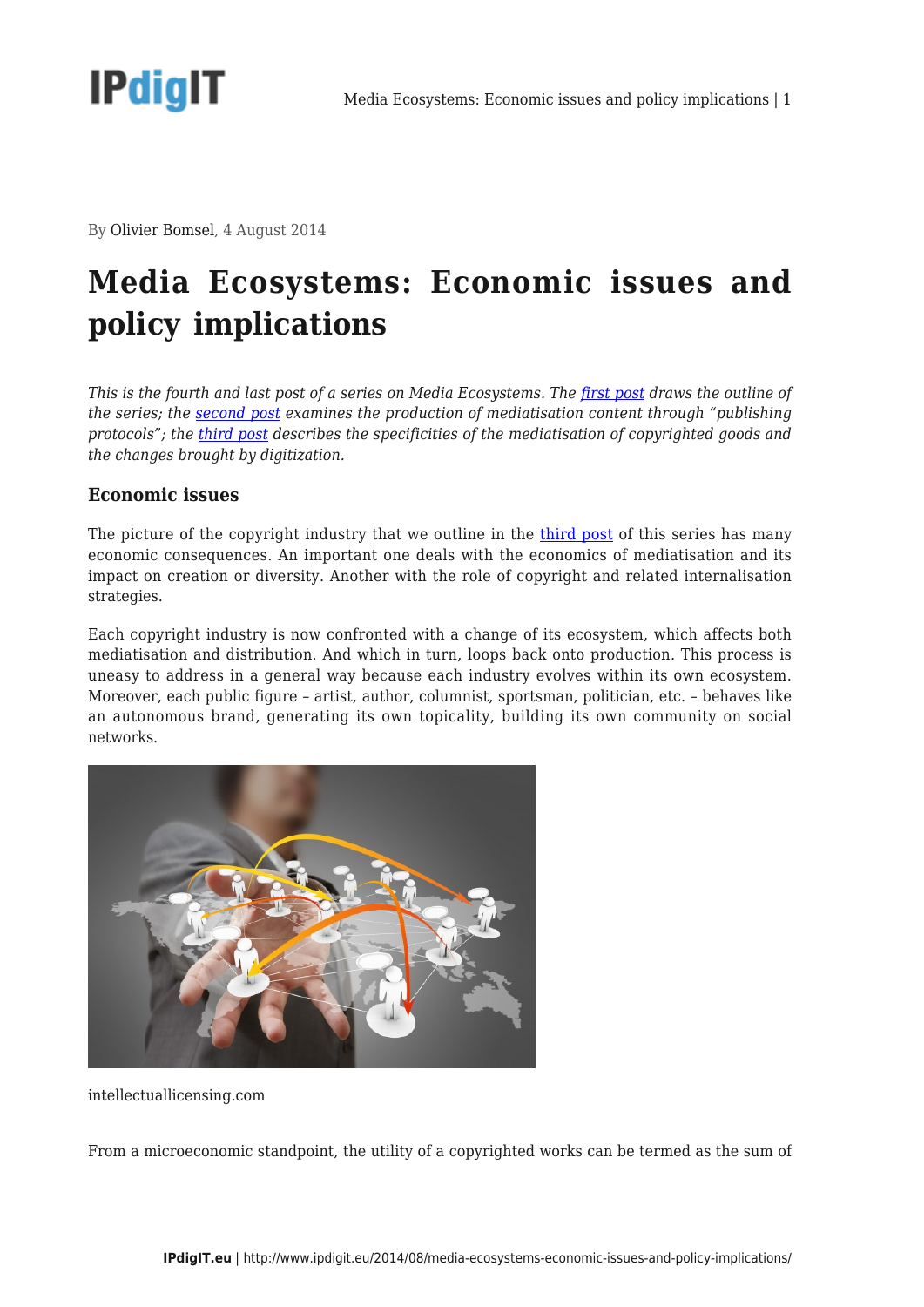

the expression and its associated mediatisation. When the mediatisation is subject to [network](http://www.ipdigit.eu/2012/02/network-effects/) [effects](http://www.ipdigit.eu/2012/02/network-effects/), its utility grows with its coverage and with the consumption of the mediatised good. Copyright industries – from the serialized novels published in the newspapers to the Hollywood star-system ([Caves, 2000\)](http://www.hup.harvard.edu/catalog.php?isbn=9780674008083) – have always been confronted with the necessity to generate network effects around brands and branded products. In the analogue world, such network effects were obtained through well-tested strategies combining a release investment calibrated to reach a critical mass and a media reverberation buzzing on the product. And when the buzz was feared to be negative, then the release investment was made to avoid it. (Cf. the case of the Hollywood "ten-ton turkey" release commented by [Richard Caves \(2000\) p.166.](http://www.hup.harvard.edu/catalog.php?isbn=9780674008083))

An open question concerns the achieving of such network effects in digital ecosystems. According to a recent consulting study,

*"total global artist income from recorded music in 2013 was \$2.8 billion, down from \$3.8 billion in 2000 but up slightly on 2012. Meanwhile artists' share of total income grew from 14% in 2000 to 17% in 2013 ([Mulligan, 2014\)](http://www.promus.dk/files/MIDiA_Consulting_-_The_Death_of_the_Long_Tail.pdf).*

But the top 1% artists grasped 77% of this revenue making digital recorded music a "superstar economy". This suggests that network effects may be more massive but less accessible in digital ecosystems than in analogue ones. Such a trend would favour on the one hand, big incumbent artists whose long lasting presence grants a critical mass (a lower access cost to media), and, on the other, new artists showing extravagance enough to saturate news and social media (Rihanna, Psy, Lady Gaga, Miley Cyrus…). In other words, the competition for network effects in global digital media seems to induce more "winner-takes-all" behaviours than in the analogue walled ecosystems.

The current paradox of digital ecosystems is that works have become accessible through nearly infinite databases but they are less extensively consumed than in the analogue system. Some more empirical evidence is required to validate such hypothesis, but whether true or not it means that the "long tail" theory [\(Anderson, 2004](http://archive.wired.com/wired/archive/12.10/tail.html)) is seriously challenged by the economics of mediatisation. In effect, the diversity of creation – when related to effective consumption – relies more on mediatisation economics than on the productivity of search. A key issue both for economists and media is to design mediatisation models that could enhance the notice of niche products.

Mediatisation economics has long been associated with marketing or advertising whose external effects on sales are difficult to quantify. Simply because the utility of the meaningful complement relies on network effects that are as hazardous to predict as the success of creative works. However, more and more consulting firms are now measuring brands digital presence and their apparent valuation by consumers. Such data, if their collection costs are affordable, might be used to model the network effects associated with mediatisation procedures. (According to our experience, the collection of homogeneous data picked up from various digital media sources requires a dedicated task force with a high fixed cost. The specificity of each mediatisation scheme tends to inhibit such an investment.)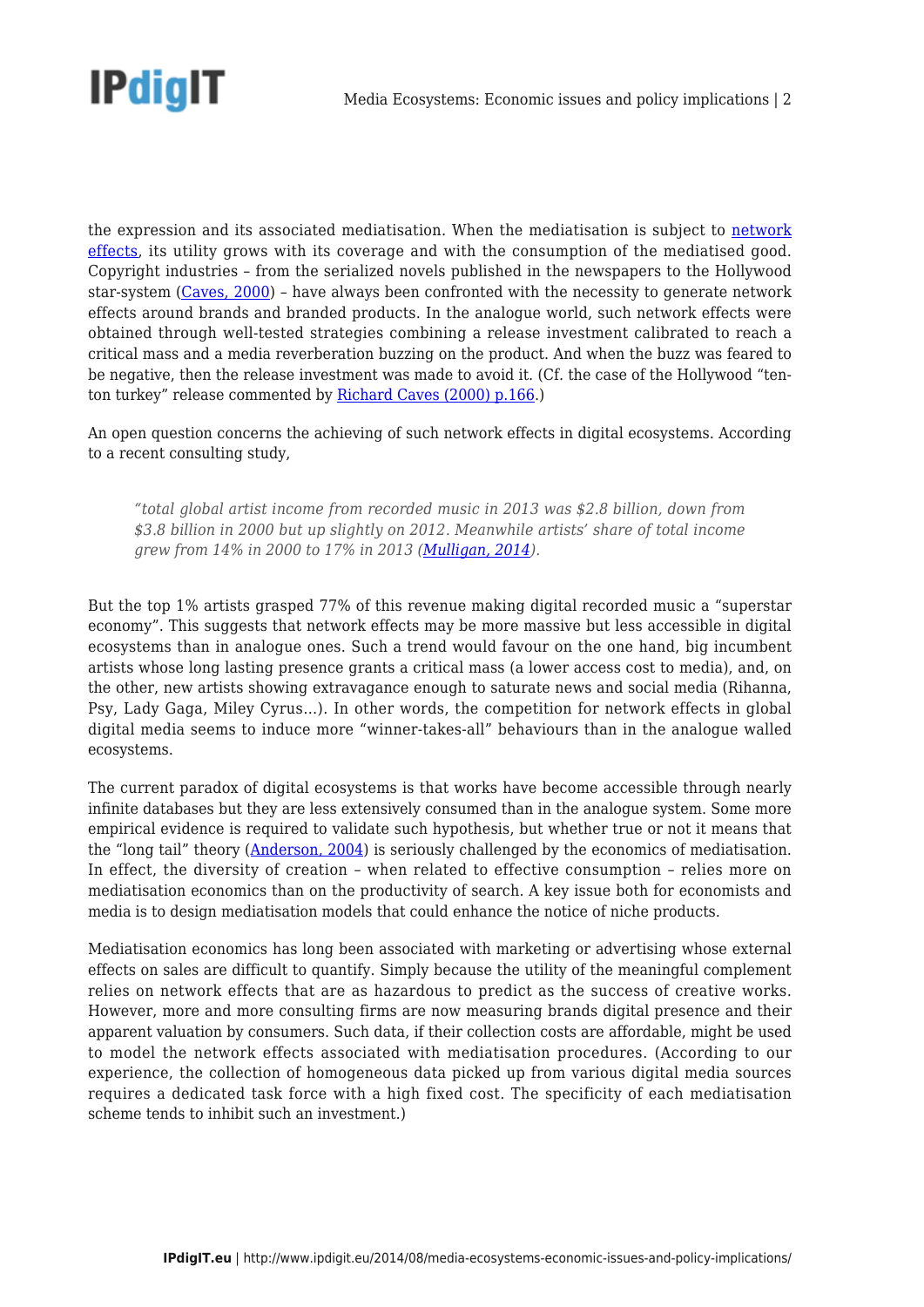

## **Copyright policy implications**

Last, but nor least, the growing importance of mediatisation changes the traditional vision of copyright exploitation. While copyright was for long identified as a way to internalise creation efforts, it is also a way to internalise mediatisation strategies. In a media ecosystem, a copyrighted good can be given for free if its consumption increases its media component. This means first, as noticed by various authors, that piracy or counterfeiting can prove socially useful. Not because it provides access to a lower segment of consumers [\(Watt, 2000](http://books.google.be/books/about/Copyright_and_economic_theory.html?id=_apPAAAAMAAJ&redir_esc=y)). But because it can raise the utility of the good (the media component) and then, generate a higher willingness-to-pay that is collectable where excludability can apply ([as already explained by Paul Belleflamme on this blog\)](http://www.ipdigit.eu/2013/12/the-hidden-treasure-of-piracy/).



It also means that the previous consent of copyright holders may raise transaction costs preventing them to benefit from mediatisation opportunities. The "notice and take down" procedure applying on digital platforms corresponds to an ex post consent that allows some right holders to better internalise many spontaneous mediatisation efforts. At the cost, of course, of a careful watch of their product mediatisation. The case of the countless parodies posted on YouTube that can be withdrawn on right holders' request illustrates this trend. Parodies are pieces of the informational complement that add value to the original copyrighted expressions.

The previous consent rule should then apply but with lenience. A too stringent behaviour would prevent right holders from valuable media externalities. Conversely, take down notices corresponding to an effective internalisation decision of the right holder should involve the responsibility of the noticed intermediary. This is the point where copyright enforcement now meets tort law [\(Lefort, 2013\)](http://www.serci.org/2013/lefort.pdf).

More generally, the dissemination of copyrighted works is anything but natural. Following the B&M premise, the utility of copyrighted expressions relies on a media complement produced through publishing and progressive dissemination. Such complement carries network effects and,